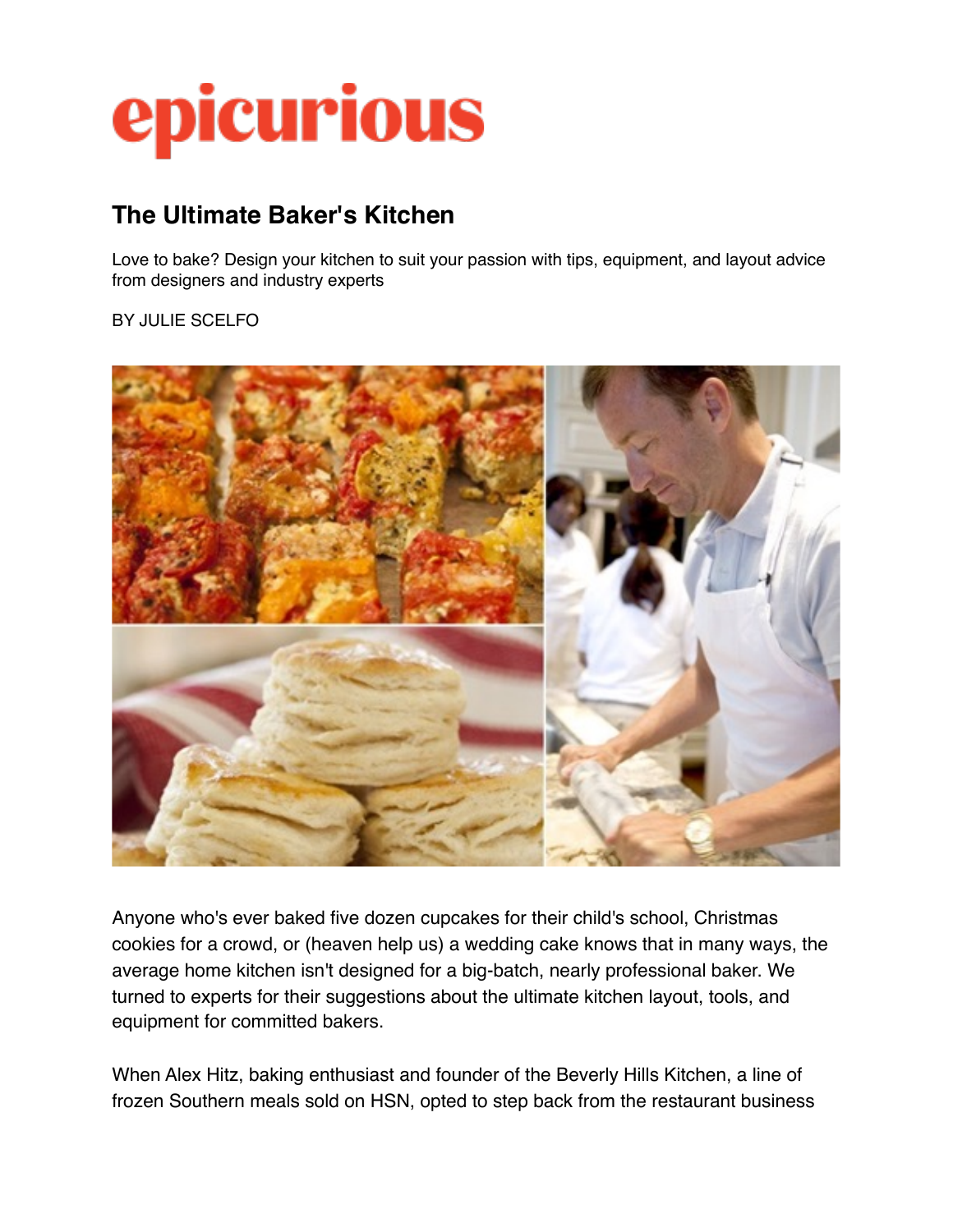and reinvent his career some years ago, the change also inspired a vision of another sort of makeover: the ideal baker's kitchen. Over time, Hitz developed a template that other avid bakers can follow to create their own.

"Having had a restaurant kitchen, I knew what a dream home kitchen would be," says Hitz, whose favorite things to bake include biscuits, yeast rolls, and "a lot of Southern desserts, like caramel cakes and coconut cake and hummingbird cake, which I love."

Today Hitz, whose first cookbook, My Beverly Hills Kitchen: Classic Southern Cooking with a French Twist, is scheduled to be published by Knopf this fall, has realized his dream and enjoys a space that functions pretty much like a commercial kitchen—but is too attractive to be mistaken for one.

# Equipment

#### Baker's Doubles

Hitz has a set of double ovens, a commercial-grade Viking stovetop, and two dishwashers. Plus, his dream baker's kitchen boasts a Sub-Zero side-by-side refrigerator/freezer, as well as a second bottom-freezer Sub-Zero in the pantry—a model he prefers: "A side-by-side is not wide enough to store half-sheet pans," he explains.

#### **Essentials**

#### Double Ovens

These marvels allow the baker to cook two dishes at different temperatures at the same time.

#### Commercial-Grade Stove Top

Warhorses designed for line cooks, with five to six burners to handle candy-making and the like.

**Dishwasher** A baker's best friend.

#### Bottom-Freezer Refrigerator

Many recipes require refrigeration prior to baking. You'll need a wide fridge with a bottom freezer to fit the quarter- and half-sheet pans in the refrigerator.

Food Processor This tool can cut fat into pastry dough in no time.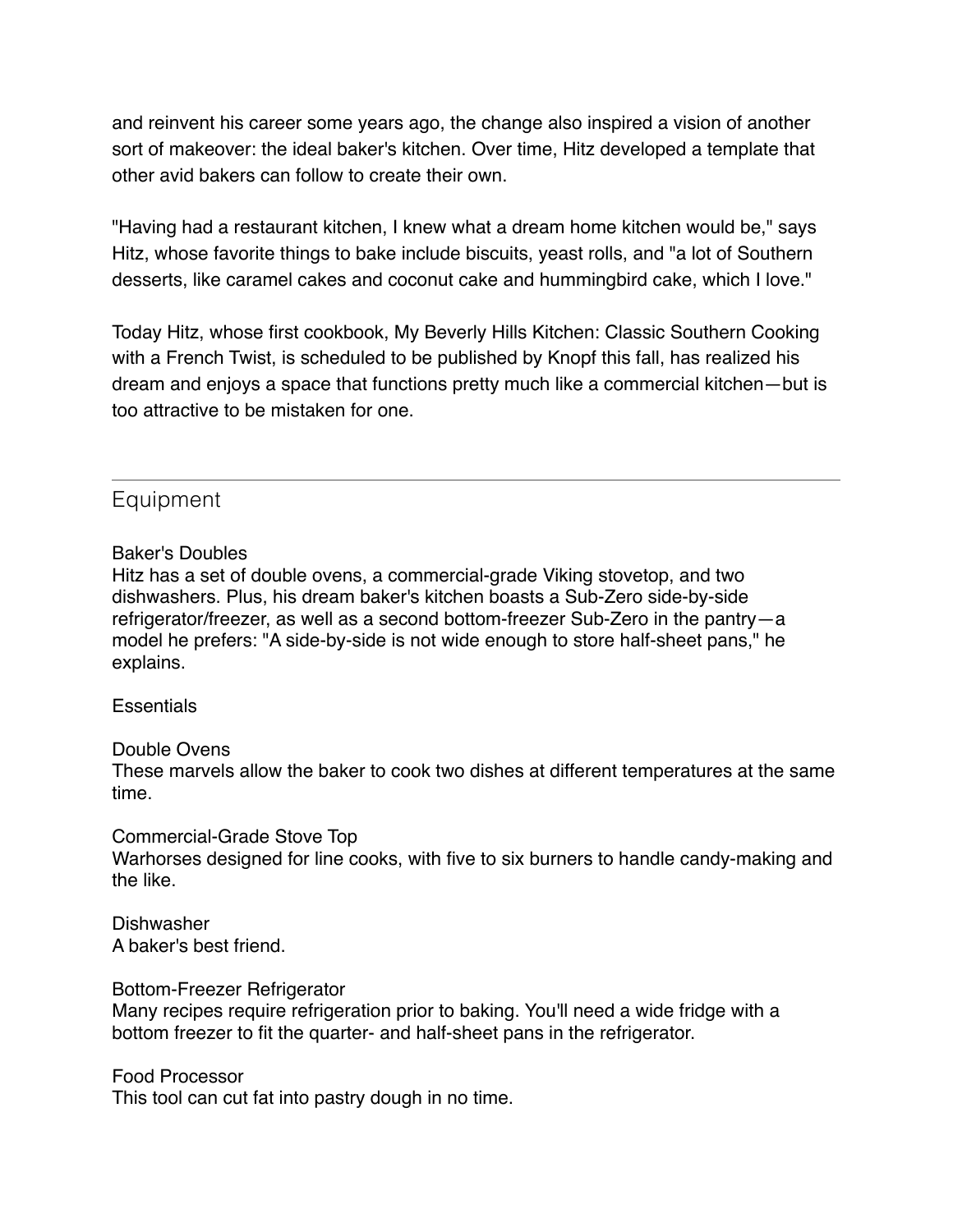#### Stand Mixer

Serious bakers have more than one, and double or triple up on the bowl attachments so they don't have to stop to wash them before moving on to the next phase of a baking project.

#### Quarter- and Half-Sheet Pans

Get commercial-grade sheet pans. At \$16 to \$22, they cost twice as much as their grocery-store siblings, but they don't warp while baking.

#### Pan Rack

A wise indulgence for a busy baker, the pan rack (used to cool cookies and cakes) frees up your counter space.

Cookie Cutters Not just for sweets! Use them to beautify quiches, tarts, and other savory concoctions.

#### Stone Countertops

They stay cool, making pastry dough easy to roll. But watch out! Some stones, such as marble, stain easily.

Recently Hitz, who routinely hosts and entertains large numbers of guests, added a refrigerator in his laundry room for overflow supplies. "There can never be enough counter space, and there can never be enough refrigerator space," he says.

#### Twice the Power

As important as the major appliances, Hitz notes, is a strategic layout of electrical receptacles. In his kitchen, abundant outlets line the walls and the sides of the island so he can operate several standing mixers and a food processor at the same time.

"I went to town on that," says Hitz, who also insisted that his electrician double the power supply specified in the architectural plan. "I knew if we blew a fuse," he says breezily, "I would blow a gasket."

#### Maximize the Mixers

Hitz owns four KitchenAid mixers, and at least two are 20 years old. "The key to everything in life is the KitchenAid stand mixer," he continues. "They're all just excellent. I don't see how anybody can do anything without them."

#### Keep Tools Within Reach

Whisks and wooden spoons are kept on countertops in ceramic crocks, pastry cutters and other special baking tools in easy-to-reach drawers. The top drawer under the wall ovens holds two stacks of cookie sheets, one for quarter-sheet pans and another for half-sheet pans, the only sizes he has. "Having just two sizes keeps things orderly," he says.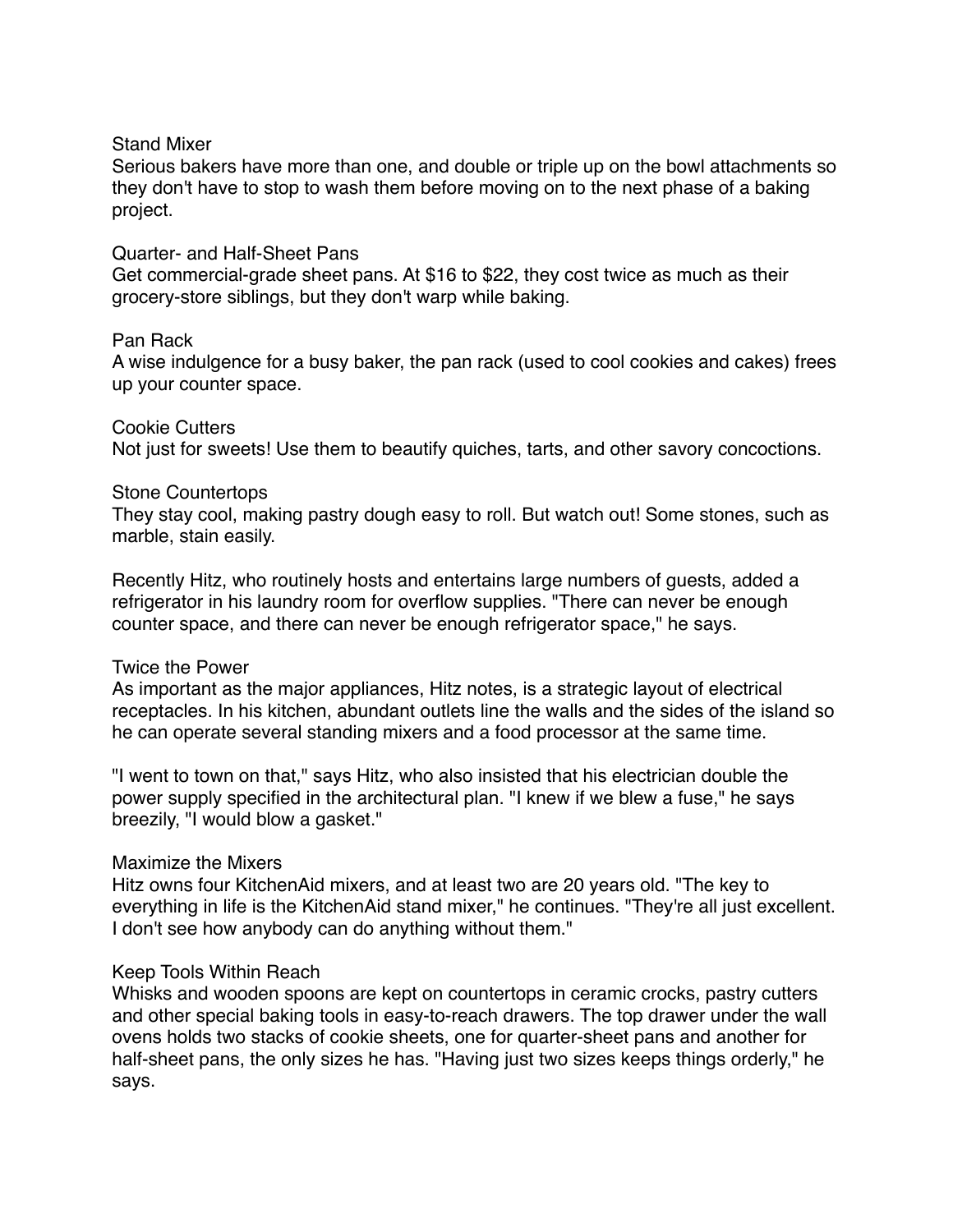#### Go Cookie Cutter

The second drawer under the oven is devoted entirely to cookie cutters and molds. "I use cookie cutters to cut everything," Hitz explains. "I bake quiches in sheet pans and cut them with cookie cutters to make them pretty. I cut brownies with cookie cutters. Anything with a crust on the bottom! So we have just that perfect fluted mushroom tart, in any size."

#### Get Industrial

Another essential piece of baking equipment is a speed rack, which Hitz stores in his pantry and rolls into the kitchen when he needs extra space for cooling cookies and cakes. "Baked goods must cool," Hitz notes, and a speed rack "gets them off your kitchen counters so you can still do whatever else you need to do." These racks, sometimes called pan racks, are available at local restaurant supply stores in an array of sizes.

#### Upgrade Your Trays

The final keys to Hitz's baking success, he says, are good-quality baking sheets. "This has been a whole epiphany for me," he says. "All those things we used to bake on in the old days are horrible. Thin baking sheets burn things and are useless. Throw them away. Invest in some heavy, commercial-grade sheet pans, and you will use them for the rest of your life."

# Layout

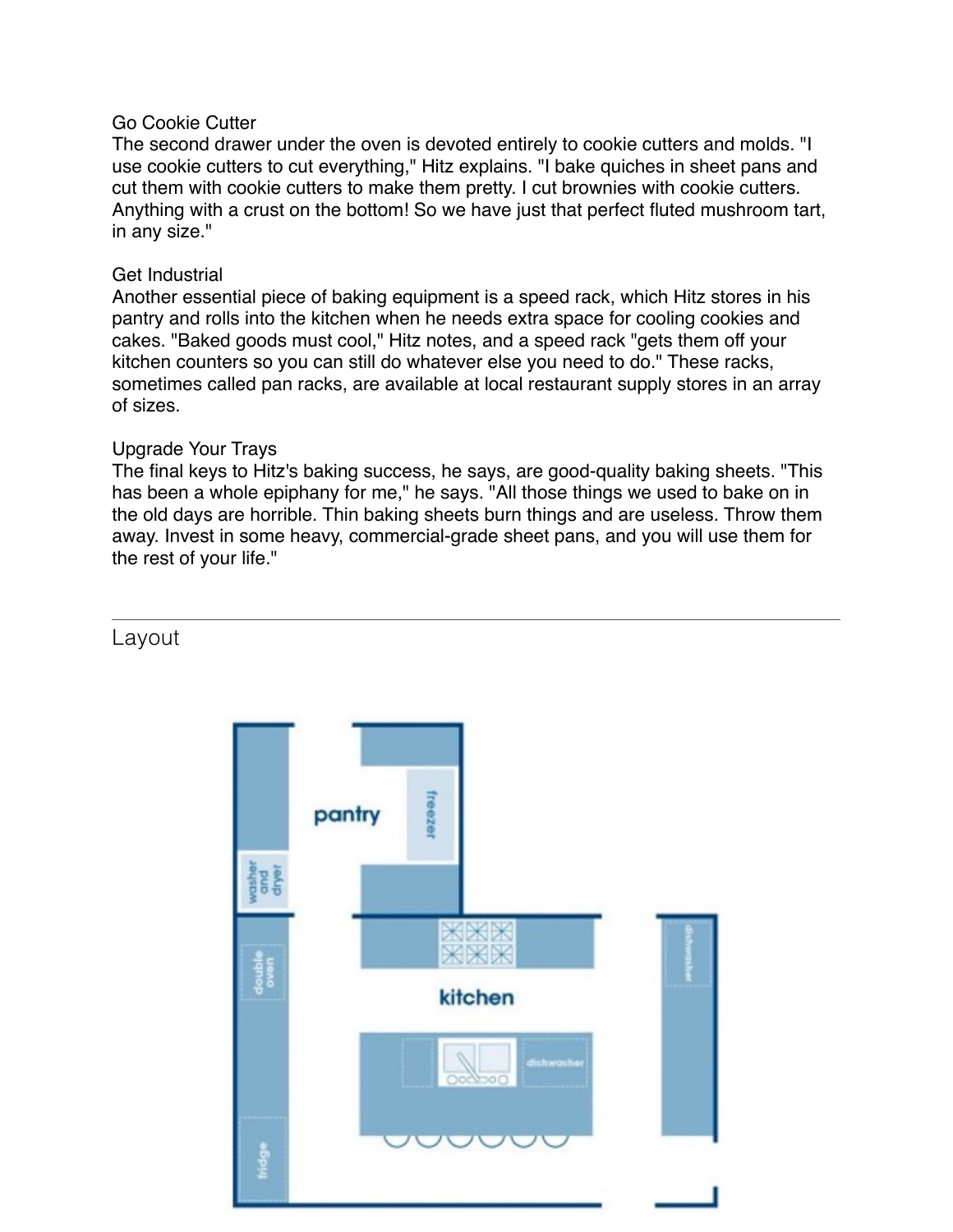# Isle of Right

At the heart of Hitz's kitchen is an enormous island measuring 4 by 9 feet. Even with a double sink in the middle, there are still two expanses, each about 3 feet wide, where he can roll out cookie dough, shape breads, and cut out hundreds of biscuits at the same time. "It's humungo," he says. "I use it for everything. Not only do I roll out Christmas cookies at that island but we can dust the flour off it and seat six people there for dinner."

There is also counter space on three walls, providing plenty of room for Hitz to bake with friends or hired help, which he brings in for large parties. "Ideally, I'd like to have counters on four sides," Hitz says.

# Walk-In Pantry

Hitz devotes significant time to keeping his spacious pantry (7 by 9 feet) organized—a key piece of his strategy for a shipshape kitchen. "Whether it's for baking or for cooking or both, to really plan a kitchen correctly, you have to have a vision, you have to have experience, and you have to have a little touch of obsessive-compulsive disorder, too," he jokes. "You know, how many people think it's fun to sit around and label the pantry on a Saturday? The more you obsess about it, the better it's going to be."

# Customize Counter Height

Carole Bloom, the author of 10 dessert cookbooks (with another on caramel due next year), says home cooks who are serious about baking should consider installing countertops at a custom height or lowering a section of an island so it's the right height for rolling out dough. "I'm short, and most counters are too high," she explains.

# No Side-by-Side Fridges

Bloom suggests buying a bottom-freezer refrigerator with shelves that are wide enough to hold baking sheets. "Often times you have to put things in the refrigerator to chill, and it's really difficult to fit a sheet pan in a side-by-side refrigerator."

# **Organizing**

# Turn the Island Into Party Space

Hitz has a small slab of granite that matches the countertops to cover the sink so the island can be used as one long buffet for large parties. "The faucet becomes a piece of sculpture," he says.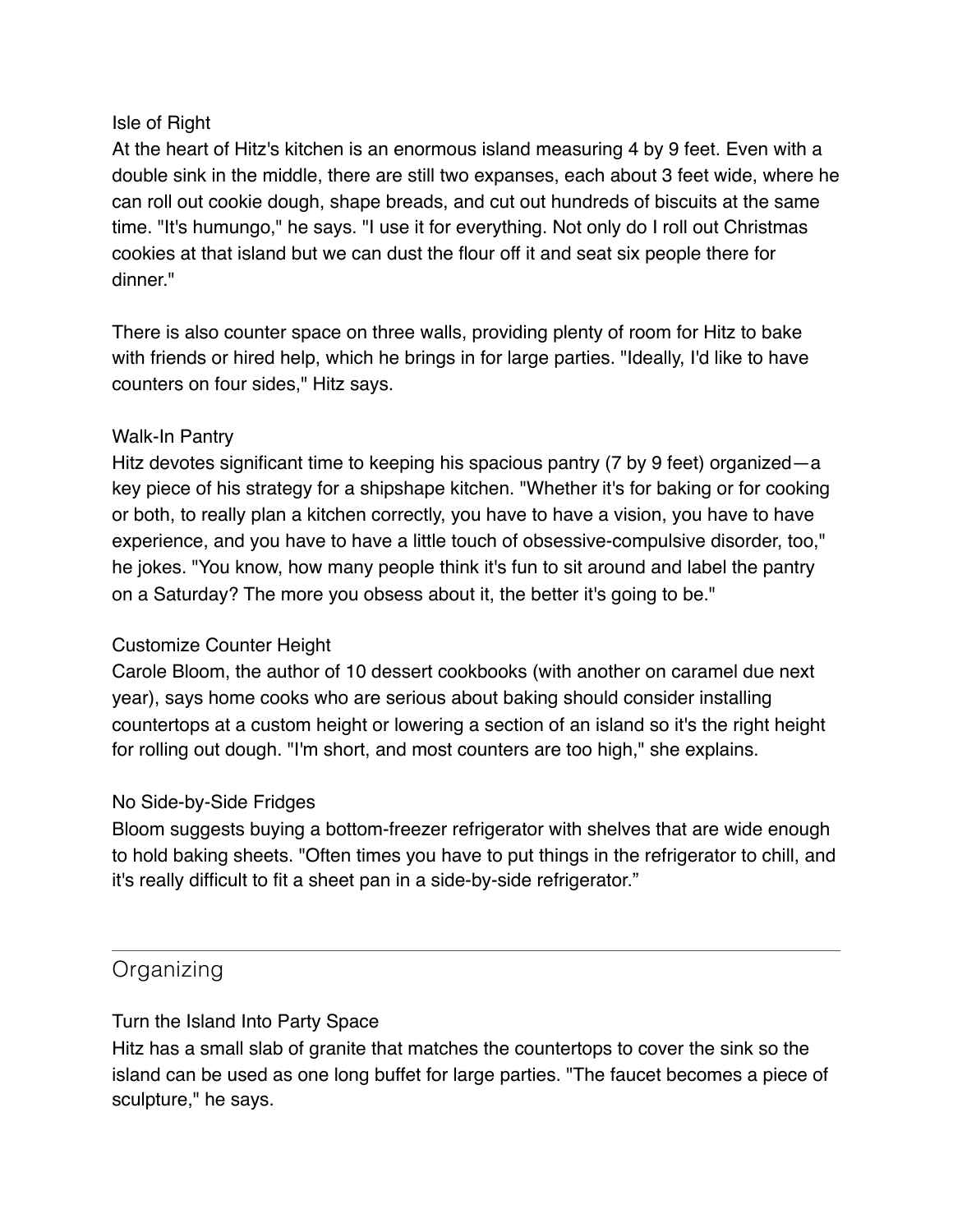

# Mixers at the Ready

Standing mixers and the food processor should be kept on the counter so they're easy to use.

Bloom also suggests purchasing at least two bowls for the mixer, and two each of all the attachments, like whisks and flat beaters—a rule she follows for her food processor, too. "That way you don't have to stop and clean them during various parts of a recipe."

#### Maximized Shelving

Pull-out shelves make it easier to find pans and access pantry items quickly. Bloom, like Hitz, also recommends organizing the pantry into specific sections, and has flours, sugars, chocolates, and flavorings each on their own shelf.

# Wide-Mouth Containers

Another tip from Bloom's home kitchen in Southern California: Keep dry ingredients in wide-mouth containers. "It's much easier to scoop a cup measurement into them and get the ingredients out," she says.

An Organized Pantry